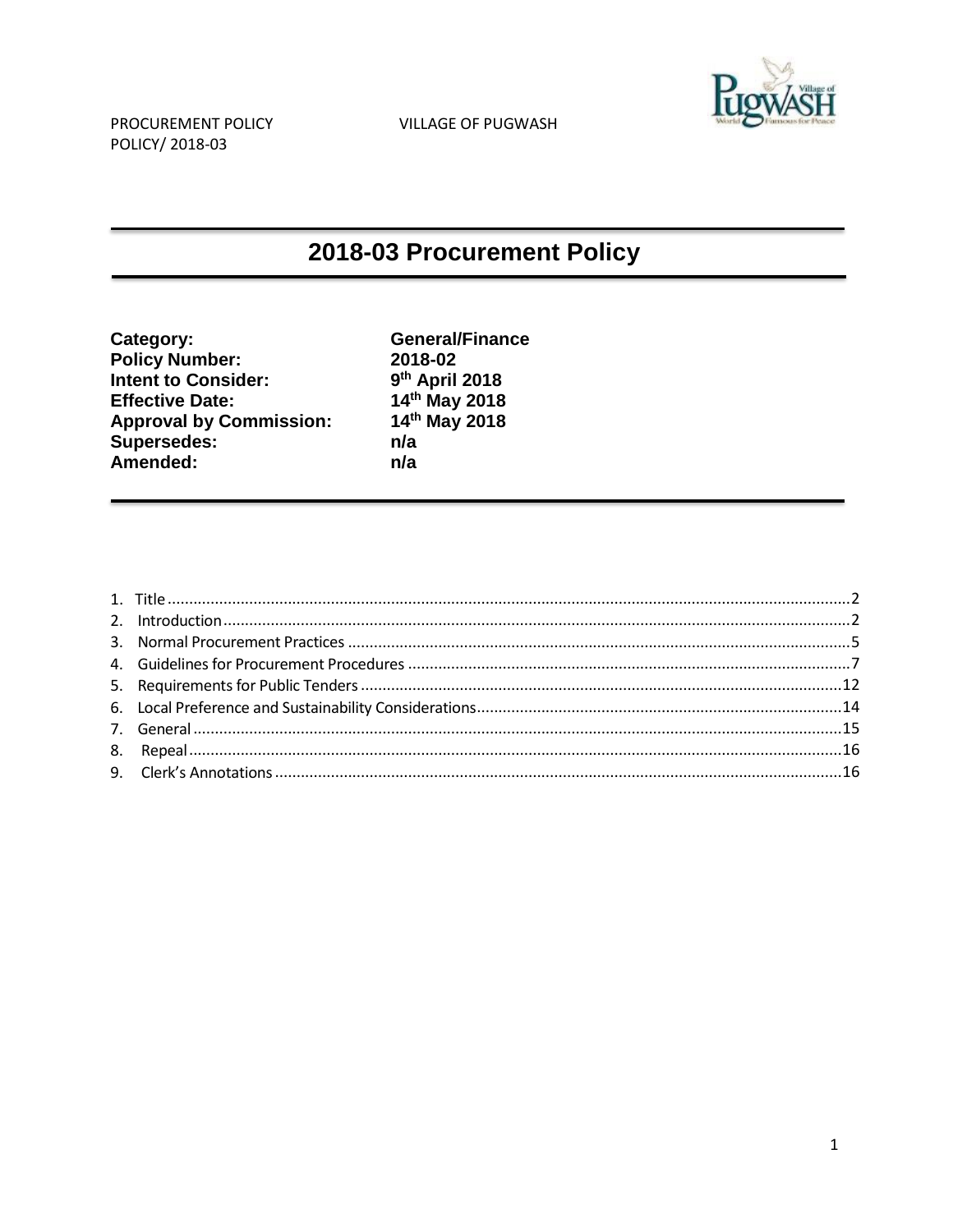

## <span id="page-1-0"></span>**1. Title**

1.1 This Policy is entitled the "**Procurement Policy**".

# <span id="page-1-1"></span>**2. Introduction**

**2.1 Interpretation**

In this Policy:

- 2.1.1 "**alternative procurement practice**" means the purchase of goods or services without a public tender or other competitive process, in the circumstances described at section [4.7] of this Policy;
- 2.1.2 "**best value**" means evaluating bids not only on purchase price and life cycle cost considerations, but also taking into account items such as environmental and social considerations, delivery, servicing and the capacity of the supplier to meet other criteria as stated in tender documents;
- 2.1.3 "**environmental considerations**" means factors associated with the purchase, manufacture, operation or disposal of a product or asset that affect the environment, such as the degree to which the product or asset uses recycled materials, is energy efficient, or produces or reduces greenhouse gas emissions;
- 2.1.4 "**life cycle cost**" means the total costs associated with a product or asset over its life span, including the cost of maintenance, repair, operation and disposal;
- 2.1.5 "**local business**" means businesses whose main office or operations are physically located within the boundaries of the Village of Pugwash;
- 2.1.6 "**public tender**" means publicly advertising the Village of Pugwash's intended procurement of certain goods or services and inviting responses from interested suppliers. Public tenders include traditional tenders, requests for proposals, and two phase bids, and are described at section [4.3] of this Policy;
- 2.1.7 "**request for proposals**" means a formal invitation to suppliers to describe how their services, methods, equipment or products can address and/or meet the needs of the Village of Pugwash. Requests for proposals are described at section [4.5] of this Policy;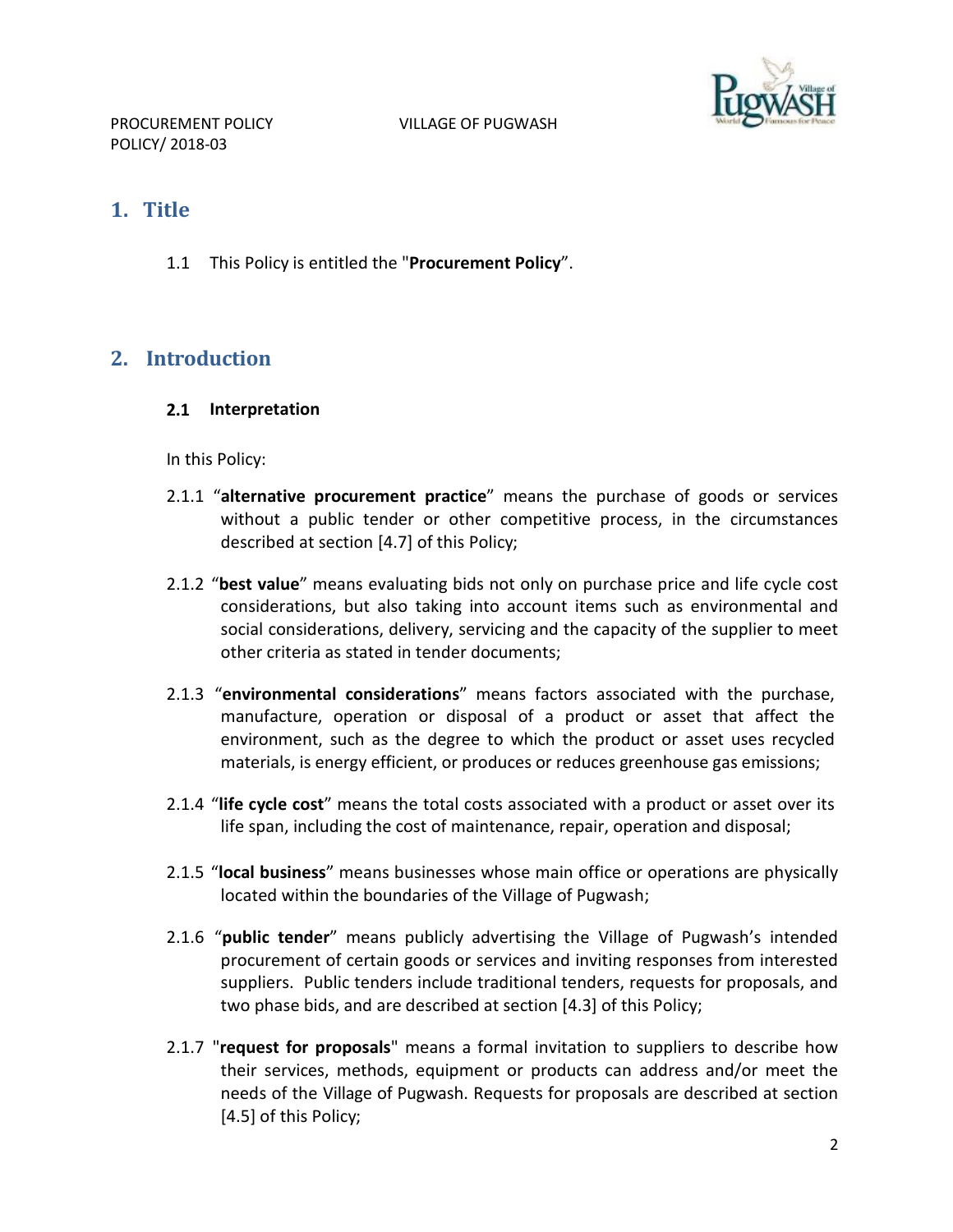

- 2.1.8 "**request for quotations**" means informally obtaining price quotations from a number of different suppliers. Requests for quotations are described at section [4.2] of this Policy;
- 2.1.9 "**social considerations**" means factors associated with the purchase or manufacture of a product or asset that relate to the rights or interests of the workers involved, such as working conditions, fair wages, and compliance with human rights legislation and conventions;
- 2.1.10 "**standing offer**" means a source of supply available to the Village of Pugwash either through a standing price agreement with a supplier or as a member of a larger group of purchasers. Standing offers are described at section [4.1] of this Policy;
- 2.1.11 "**traditional tender**" means a formal invitation to suppliers to submit a bid to supply specified goods or services. Traditional tenders are described at section [4.4] of this Policy; and
- 2.1.12 "**two phase bid**" means a two-stage process in which suppliers submit proposals for evaluation, and separately submit prices. Two phase bids are described at section [4.6] of this Policy.

#### **2.2 Application of this Policy**

This Policy applies to the procurement by the Village of Pugwash of all goods and services, including construction and facilities, by purchase or lease, but does not apply to procurements:

- 2.2.1 by the Village of Pugwash from organizations owned or controlled by the Village of Pugwash;
- 2.2.2 where a construction project is managed by a third party on behalf of the Village of Pugwash, in which case the procurement for the project must be in accordance with the contract between the Village of Pugwash and the third party, and in accordance with generally accepted procurement practices.

This Policy also applies to boards, agencies or commissions as a condition for maintaining continued funding by the Village of Pugwash.

#### **2.3 Procurement Policy Principles**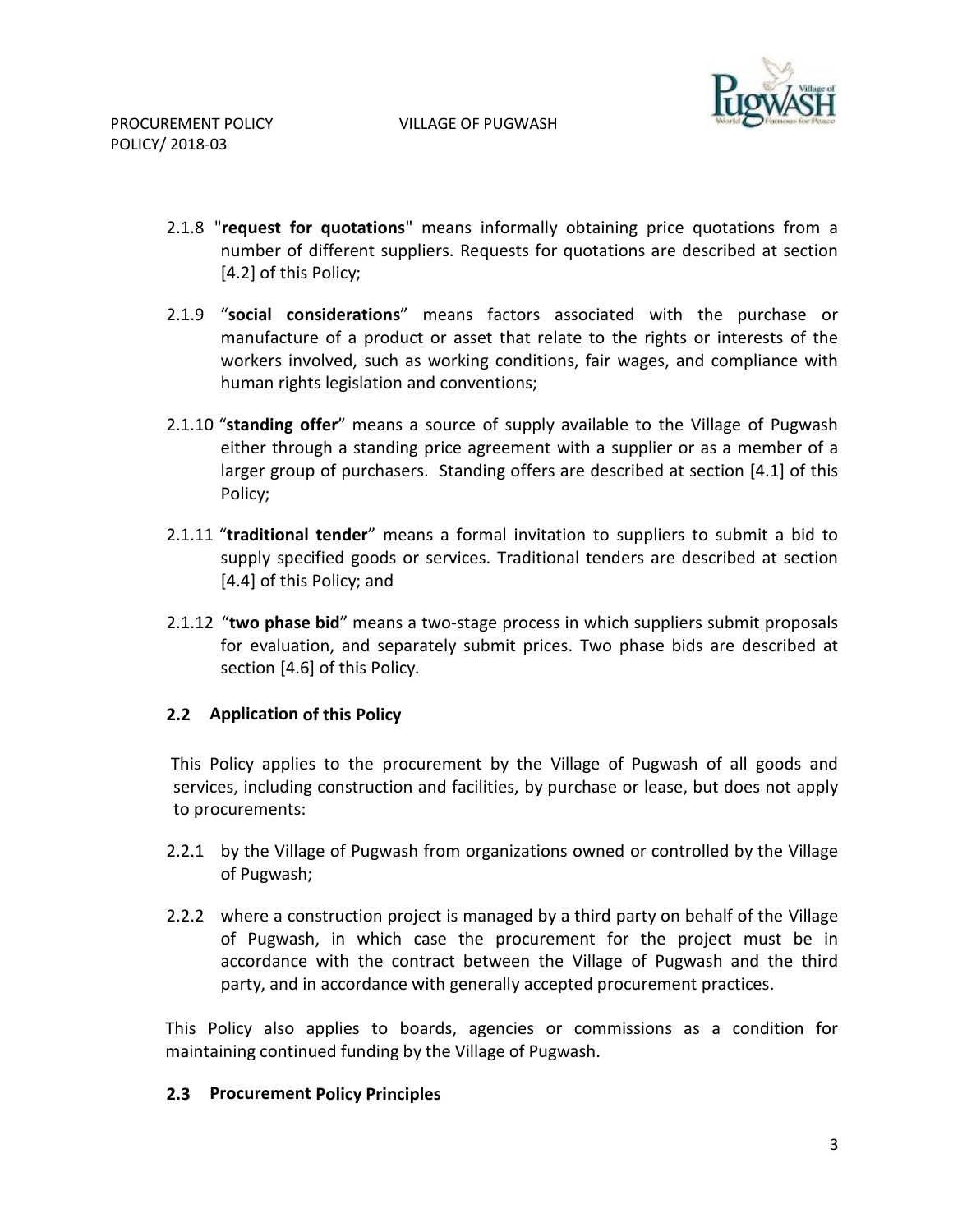

All procurement carried out by the Village of Pugwash must be carried out with a view to:

- 2.3.1 ensuring an equitable, open and transparent process for the acquisition of goods and services by the [Village of Pugwash];
- 2.3.2 avoiding dishonesty, corruption or favouritism in the procurement of goods and services;
- 2.3.3 encouraging competitive bidding wherever possible and, in any event, minimizing the Village of Pugwash's cost of acquiring goods and services while obtaining best value;
- 2.3.4 utilizing suppliers who can be expected to provide satisfactory performance;
- 2.3.5 taking into account environmental considerations in all procurement decisions and selecting environmentally beneficial goods and services where practical;
- 2.3.6 complying with applicable regional, national, and international trade agreements, including the Agreement on Internal Trade and the Atlantic Procurement Agreement; and
- 2.3.7 complying with the *Public* Procurement Act, S.N.S. 2011, c. 12 and Regulations made pursuant to the *Public Procurement Act*.

## **2.4 Pursuant to** *s. 15(1) of the Public Procurement Act***, all employees involved in procurement on behalf of the Village of Pugwash must:**

- 2.4.1 ensure their procurement activities are conducted according to this Policy, provincial and federal legislation, trade agreements and ethical business practices;
- 2.4.2 encourage and support collaborative procurement amongst other municipal units and public-sector entities such as hospitals and school boards;
- 2.4.3 follow leading procurement practices;
- 2.4.4 in good faith, conduct business with current and prospective suppliers and be fair in all business dealings;
- 2.4.5 strive to obtain the best value for each expenditure;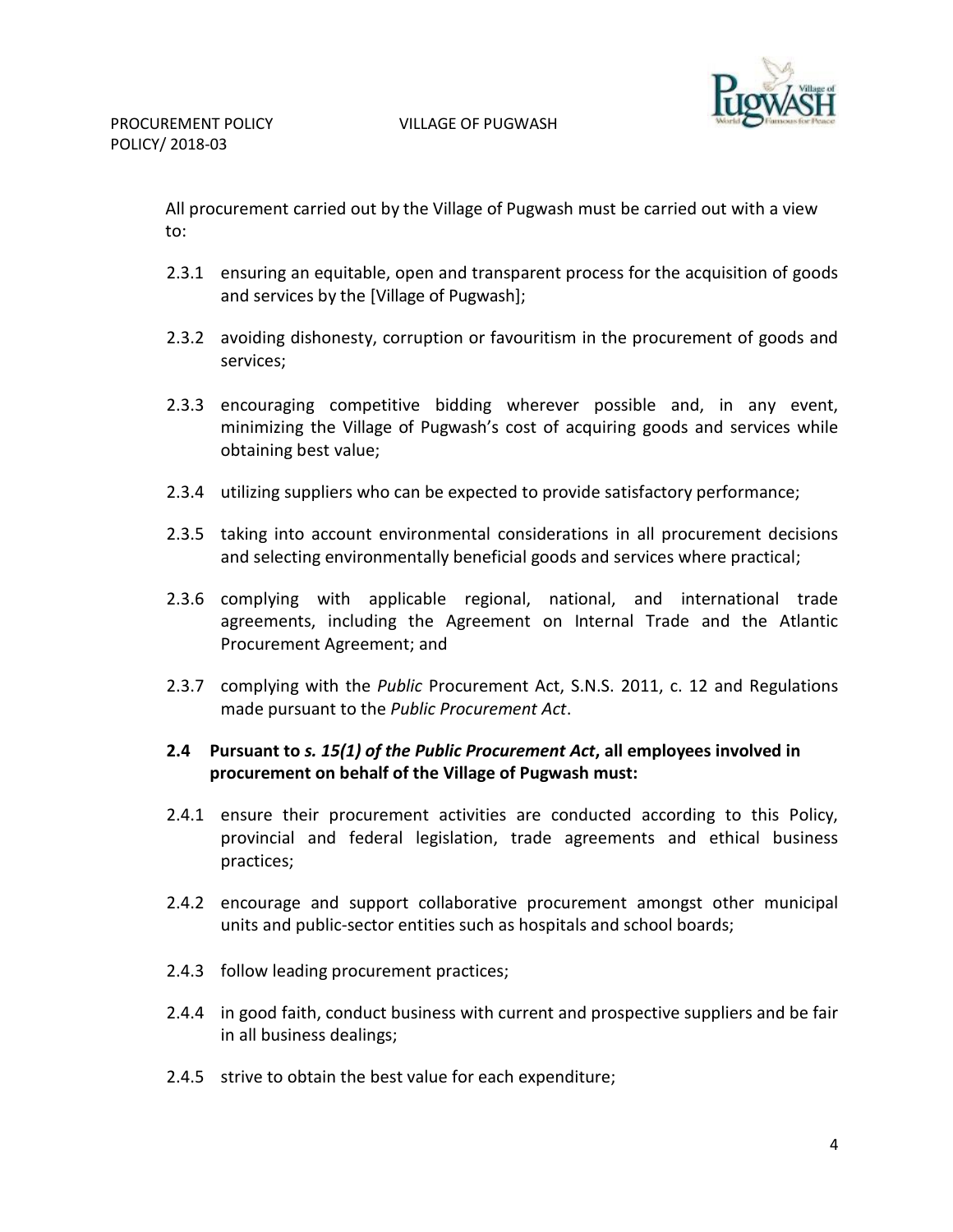

- 2.4.6 require suppliers provide accurate representations of goods, services and construction;
- 2.4.7 encourage suppliers to consider integrating environmental, economic and social considerations in their product or service offerings;
- 2.4.8 encourage the negotiation of an equitable and mutually acceptable settlement when a dispute arises; and
- 2.4.9 request removal from a procurement process when a personal conflict of interest is perceived.

## <span id="page-4-0"></span>**3. Normal Procurement Practices**

- 3.1 In addition to adhering to the principles in sections [2.3] and [2.4], normal purchasing practices must be as described below in sections [3.2] to [3.4].
- 3.2 For goods and services having a value of less than \$1,000**:**
- 3.2.1 The procurement decision must be made by the Clerk Treasurer or designated staff as defined in **Expenses Policy 2018 – 01.**
- 3.2.2 Goods and services must be procured under a standing offer if one exists for the goods or services required, and if doing so will provide best value.
- 3.2.3 If the goods or services cannot be procured under subsection (2), they may be purchased from any supplier, unless Village staff have reason to believe that:
	- (a) purchasing the goods or services from that supplier would not provide best value; or
	- (b) acquiring the goods and services from that supplier would otherwise not conform with the procurement principles in section [2.3].
- 3.3 For goods between \$1,000 and \$5,000 and services and construction between \$1,000 and \$25,000:
	- 3.3.1 The procurement decision must be made by the Commission, unless the Commission has expressly authorized the CLERK TREASURER to make the decision;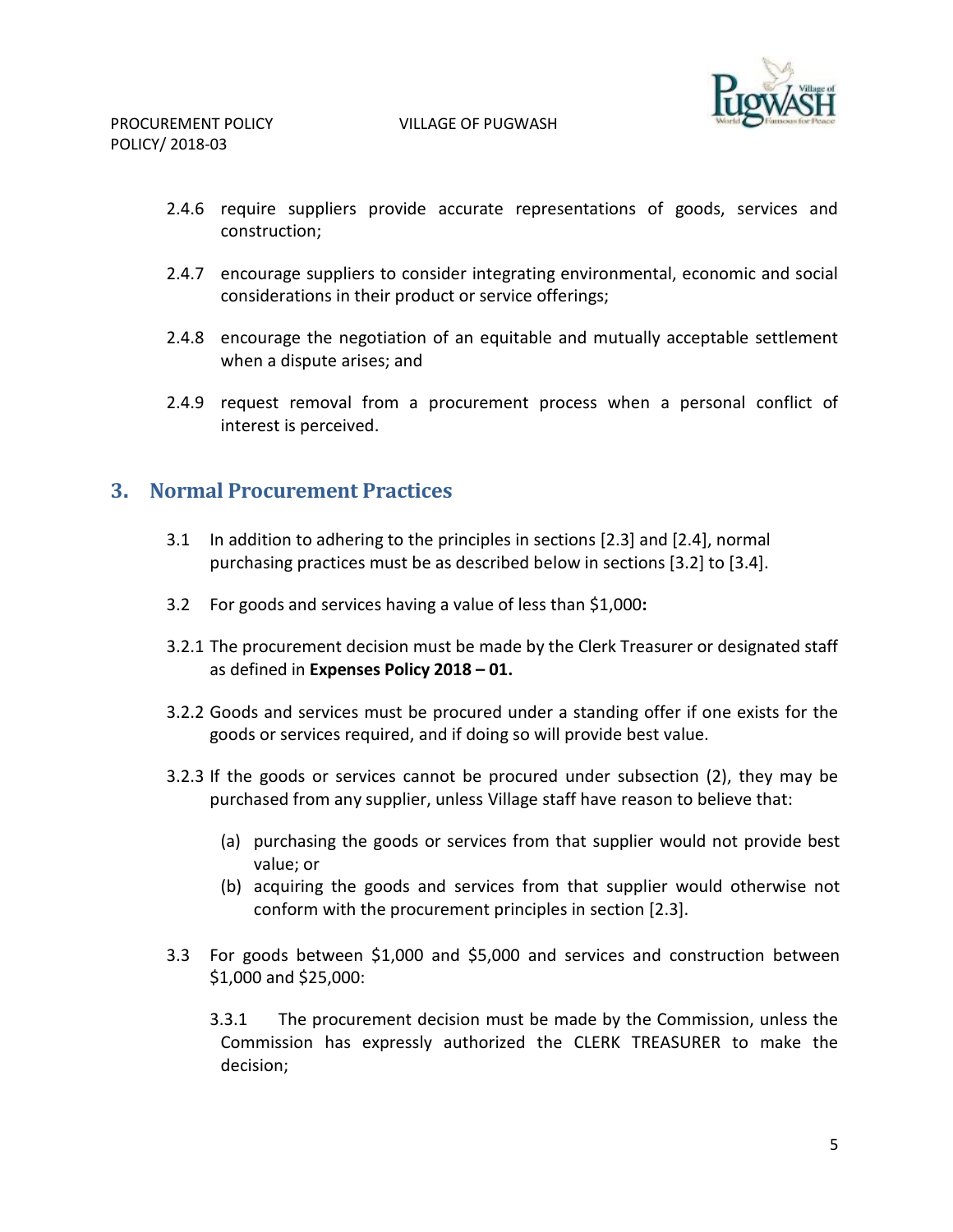

- 3.3.2 Goods and services must be procured under a standing offer if one exists for the goods or services required, and if doing so will provide best value.
- 3.3.3 If the goods or services cannot be procured under subsection 3.3.2, the Clerk Treasurer, or other position designated by the Clerk Treasurer must decide whether the goods or services must be procured by a request for quotations or by public tender.
- 3.3.4 If the goods or services are procured by a request for quotations, in addition to any other requirements for the request for quotations process, the following requirements must be met:
	- (a) all quotations must be obtained in writing;
	- (b) all suppliers of the particular goods and services listed in the **Village of Pugwash**'s Supplier Registry must be given an opportunity to quote;
	- (c) the request for quotations must be placed on the **Village of Pugwash's** web page.
- 3.4 For goods more than \$10,000 or services and construction more than \$25,000:
- 3.4.1 The procurement decision must be made by the Commission, unless the Commission has expressly authorized the CLERK TREASURER to make the decision;
- 3.4.2 Goods and services must be procured by public tender, which may be preceded by a request for qualifications or request for expressions of interest.
- 3.5 The Clerk Treasurer or the Commission (whoever has authority to award the contract under this Policy) may approve exceptions to the normal purchasing practices outlined in sections [3.2] to [3.4] of this Policy:
- 3.5.1 when a more competitive process normally used for goods and services of higher value, is used; or
- 3.5.2 when, in accordance with the criteria described in the "alternative procurement practices" provisions at section [4.7] of this Policy, it is necessary or appropriate that the goods or services be purchased in accordance with that section.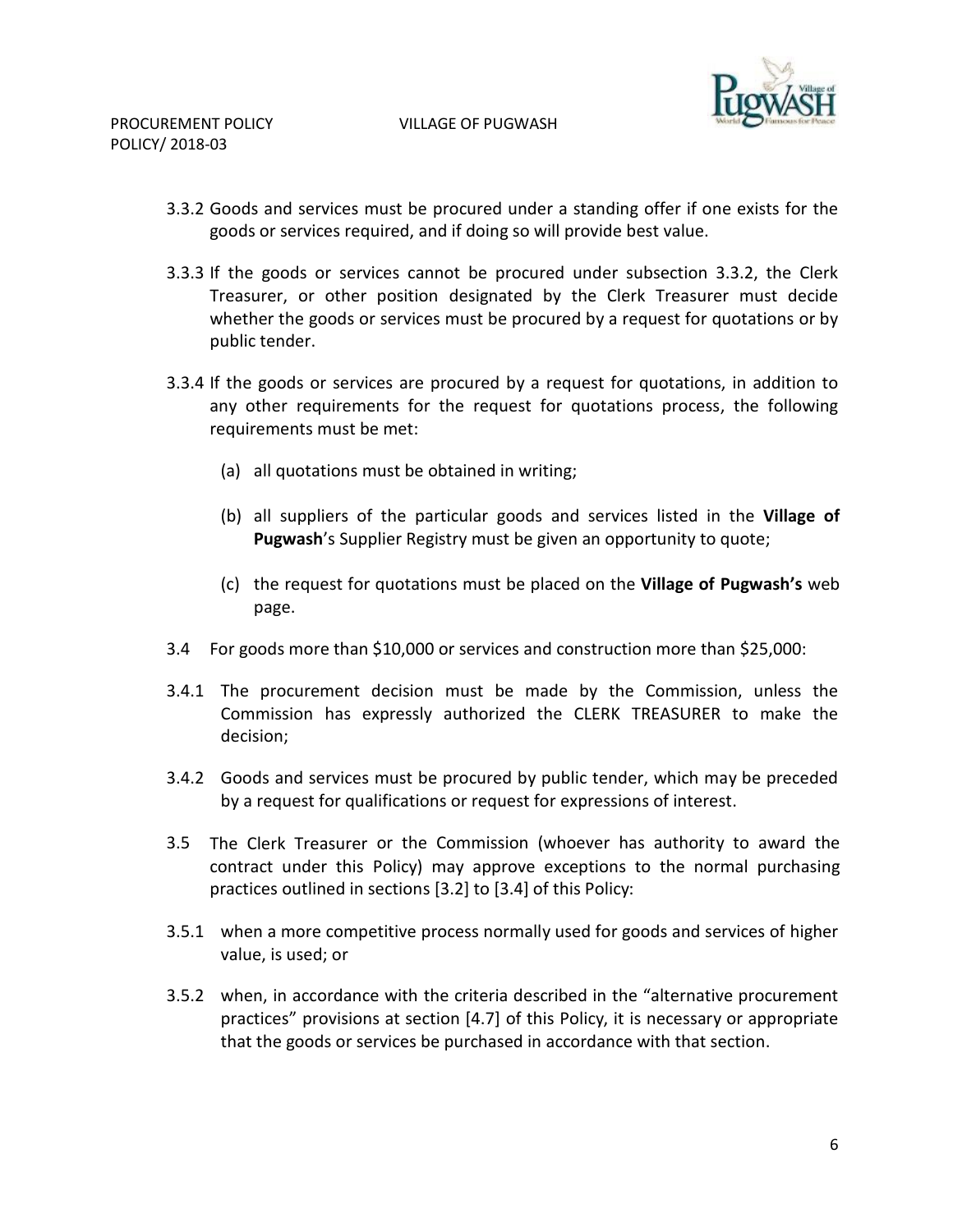

# <span id="page-6-0"></span>**4. Guidelines for Procurement Procedures**

#### **4.1 Standing offers**

- 4.1.1 A standing offer is a source of supply available to the Village of Pugwash either through a standing price agreement with a supplier or as a member of a larger group of purchasers, and includes:
	- (a) a standing agreement between the Village of Pugwash and a supplier in which the supplier commits to providing specified goods or services at a specific price for a specific period of time. Such standing agreements should themselves be the subject of a competitive tender process;
	- (b) equipment leasing programs through the Government of Nova Scotia;
	- (c) Nova Scotia Provincial "standing offers" administered by the Nova Scotia Government;
	- (d) supplies and services available from the Nova Scotia Government;
	- (e) a procurement program administered by the Union of Nova Scotia Municipalities or the Association of Municipal Administrators;
	- (f) any other program available to several municipal units and other publicsector entities such as hospitals and school boards, provided that Village staff is satisfied that such program has been developed and conforms with the principles set out in section [2.3].

#### **4.2 Request for quotations**

- 4.2.1 A request for quotations process involves informally obtaining price quotations from a number of different suppliers.
- 4.2.2 Requests for quotations are generally used when the cost of the goods or services does not warrant the time, effort and expense required for a formal public tender process.
- 4.2.3 Quotations must normally be sought from at least three suppliers but fewer suppliers may be used when three suppliers are not available within a reasonable distance, having regard to the value of the goods and services, the shipping or travel cost and the amount of time available before the goods and services are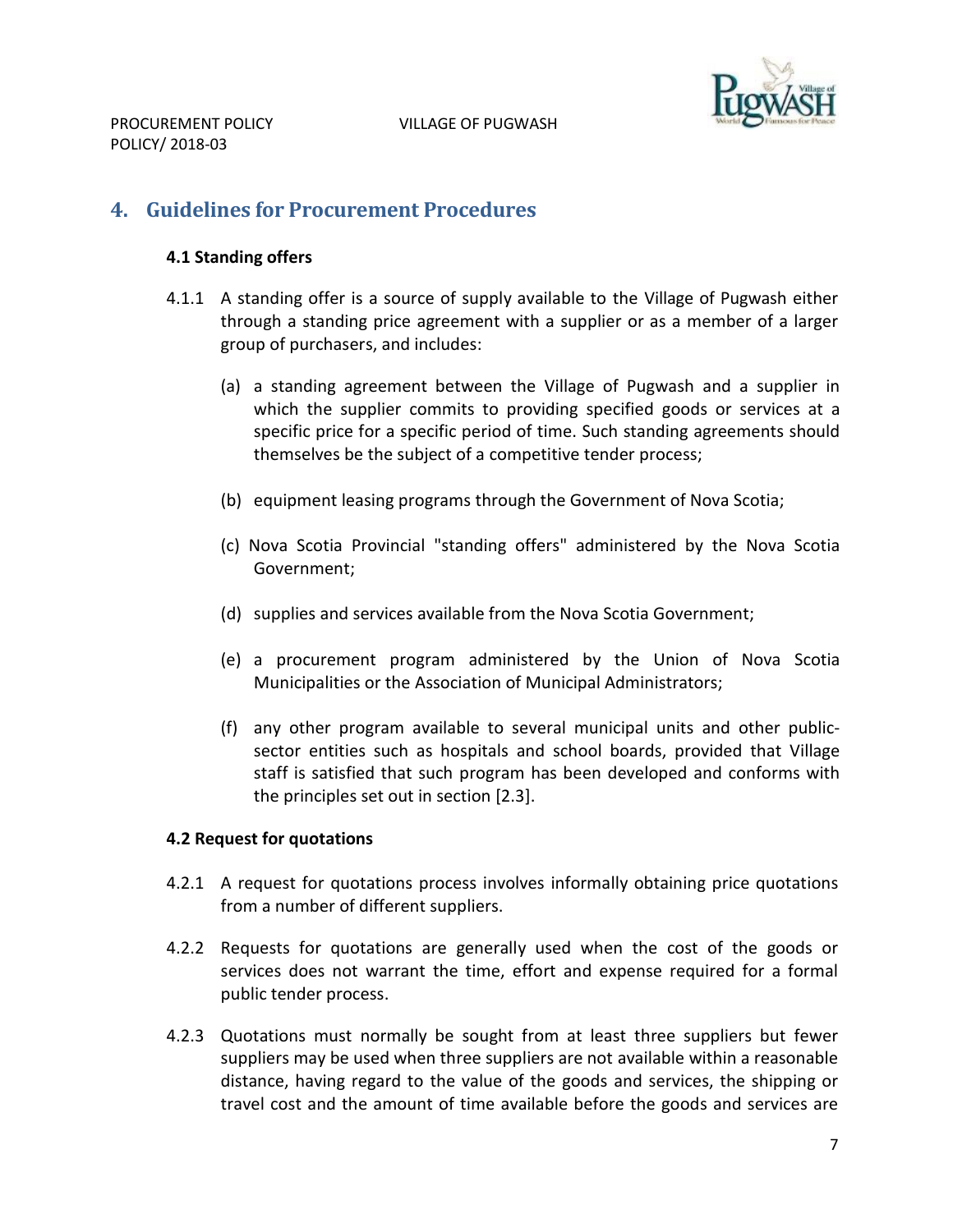

required to be available. If it is decided to obtain fewer than three quotations, the person responsible for that decision must document their reasons for doing so.

4.2.4 Quotations must normally be obtained in writing, but when time does not permit the obtaining of written quotations, the quotations may be obtained verbally, except when this Policy stipulates otherwise. If a quotation is obtained verbally, the person obtaining it must document the quotation, including the time, date, supplier, price and description of the goods and services, the person from whom the quotation was obtained and the name of the municipal staff obtaining the quotation.

#### **4.3 Public tender**

- 4.3.1 Public tender means publicly advertising the Village of Pugwash's intended procurement of certain goods or services and inviting responses from interested suppliers.
- 4.3.2 Public tenders are used for higher value procurements, when the cost of the goods or services warrants the time, effort and expense required for a public tender process.
- 4.3.3 Public tenders can be in the form of traditional tenders (see section [4.4]), requests for proposals (see section [4.5]), or two-phase bids (see section [4.6]).

#### **4.4 Traditional tender**

- 4.4.1 A traditional tender is a formal invitation to suppliers to submit a bid to supply specified goods or services.
- 4.4.2 A traditional tender should be used when the procurement requirements of the Village of Pugwash can be clearly and completely specified.
- 4.4.3 Traditional tenders do not have to be opened in public, but if they are not, the name of each bidder and the amount of their bid must be made available to each bidder after the tenders are opened.
- 4.4.4 The Village of Pugwash must not negotiate with any bidders, but must award the procurement contract to the bidder that meets the tender requirements and provides best value.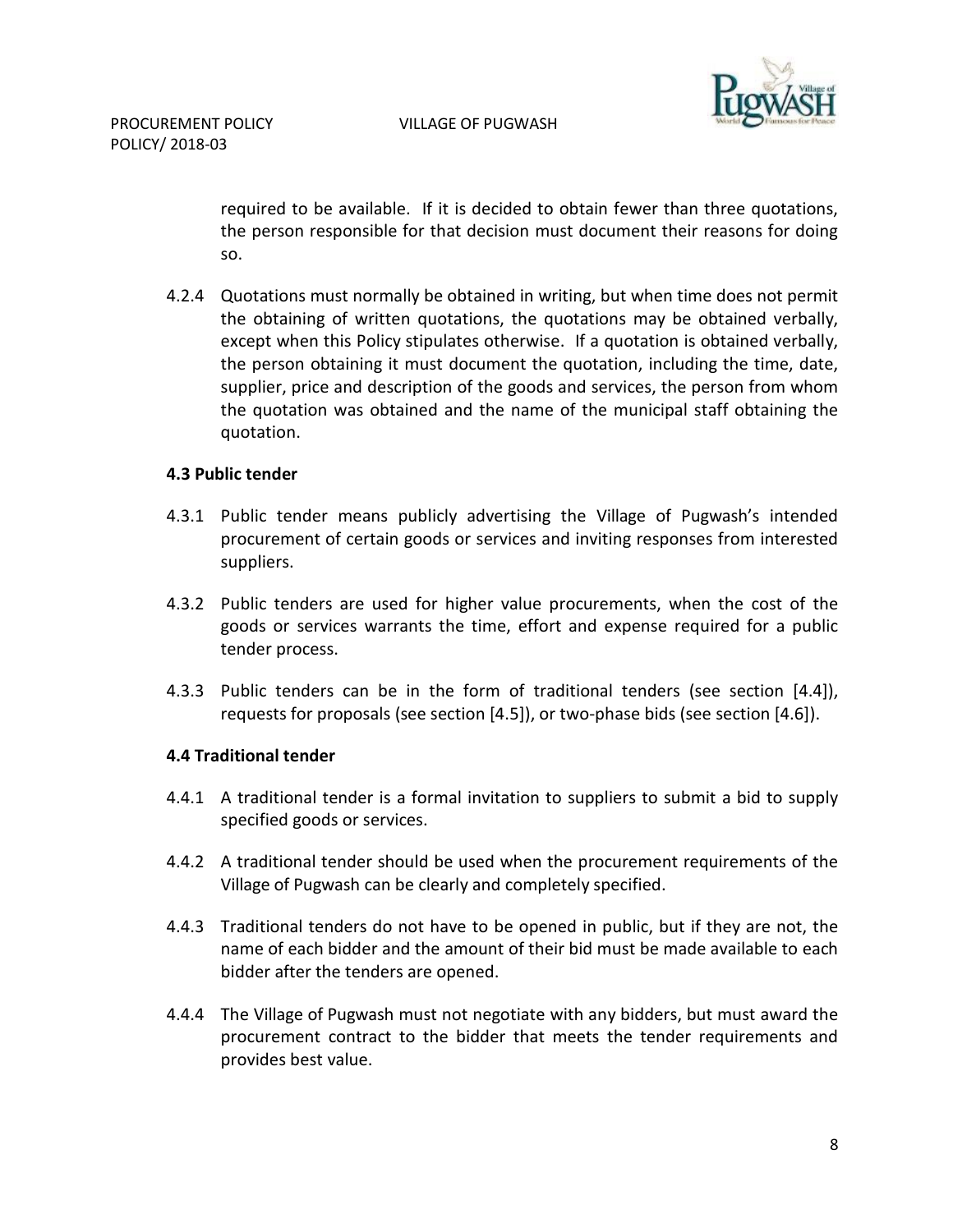

#### **4.5 Request for proposals**

- 4.5.1 A request for proposals is a formal invitation to suppliers to describe how their services, methods, equipment or products can address and/or meet the needs of the Village of Pugwash.
- 4.5.2 A request for proposals may be used when the Village of Pugwash is unable to clearly or completely specify the goods or services required, and suppliers are therefore asked to provide a solution to the problem, requirement or objective. Requests for proposals may also be used for professional and consulting services.
- 4.5.3 In order to preserve confidentiality of sensitive commercial information contained in a proposal, proposals submitted in response to a request for a proposal need not be opened in public, but must be opened in the presence of at least two representatives of the Village of Pugwash, and after the proposals are opened a list of the proponents must be available to the public and the proponents upon request.
- 4.5.4 Negotiations may be conducted with a proponent after proposals have been opened, subject to complying with the terms of the request for proposals which must be drafted to avoid unfair "bid-shopping" by the Village of Pugwash (that is, to avoid using the bids submitted as a negotiating tool to obtain a better price or other benefit).
- 4.5.5 The Village of Pugwash must award the procurement contract to the supplier whose proposal is determined to provide best value to the Village of Pugwash based upon the evaluation criteria set out in the request for proposals and equitably applied to all proposals.

## **4.6 Two phase bids**

- 4.6.1 A two-phase bid process invites suppliers to submit bids as follows:
	- (a) Phase One: one or more steps in which bidders submit proposals for evaluation, either with or without prices in a separate submission;
	- (b) Phase Two: Only those bidders whose bids were determined to be acceptable will be entitled to submit priced bids for consideration or, where prices are submitted separately in Phase One, the prices are opened.
- 4.6.2 A two phase bid process may be used when detailed specifications are not available or it is impractical to prepare a specification based on price. This type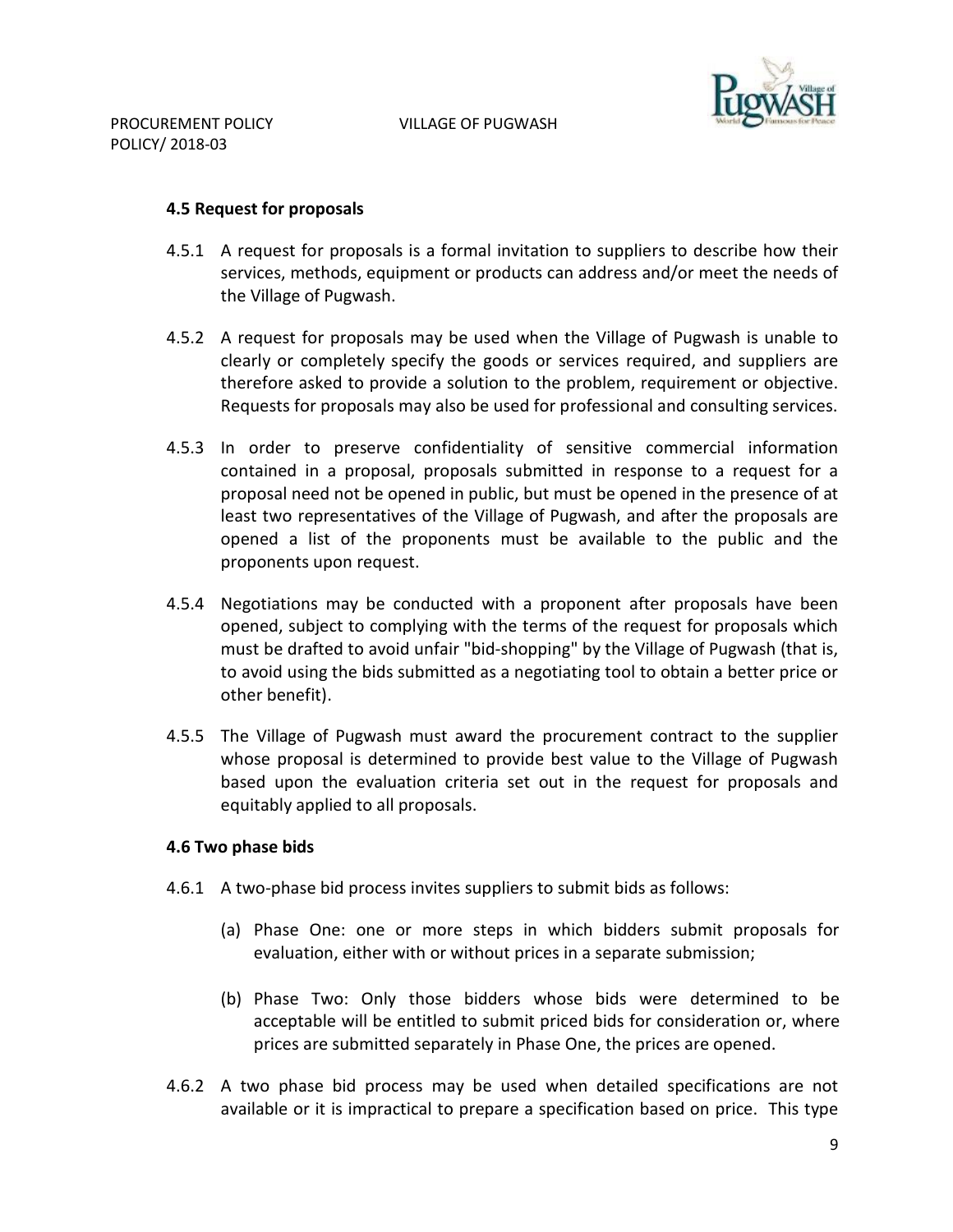

of procurement has the advantages of a request for proposals in Phase One and a traditional tender in Phase Two.

- 4.6.3 The Phase One submissions need not be opened in public, but must be opened in the presence of at least two representatives of the Village of Pugwash and a list of the proponents will be available to the public and the proponents upon request. Phase Two bids must be opened in public.
- 4.6.4 The Village of Pugwash must not negotiate with any bidders, and must award the procurement contract to the supplier whose proposal is determined to provide best value to the Village of Pugwash based upon the evaluation criteria set out in the Phase One request for submissions equitably applied to all proposals, and the prices in Phase Two.

#### **4.7 Alternative procurement practices**

- 4.7.1 In certain circumstances, described in this section, the Village of Pugwash may purchase goods or services without using one of the options set out above. An alternative procurement purchase may occur only:
	- (a) Where an unforeseeable situation of urgency exists and the goods, services or construction cannot be obtained in time by means of open procurement procedures;
	- (b) Where goods or consulting services regarding matters of a confidential or privileged nature are to be purchased and the disclosure of those matters through an open tendering process could reasonably be expected to compromise government confidentiality, cause economic disruption or otherwise be contrary to the public interest;
	- (c) Where compliance with the open tendering provisions set out in this Policy would interfere with the Village of Pugwash's ability to maintain security or order or to protect human, animal or plant life or health;
	- (d) In the absence of tenders in response to an open or selective tender, or when the tenders submitted have been collusive, or not in conformity with the essential requirements in the tender;
	- (e) To ensure compatibility with existing products, to recognize exclusive rights, such as exclusive licenses, copyright and patent rights, or to maintain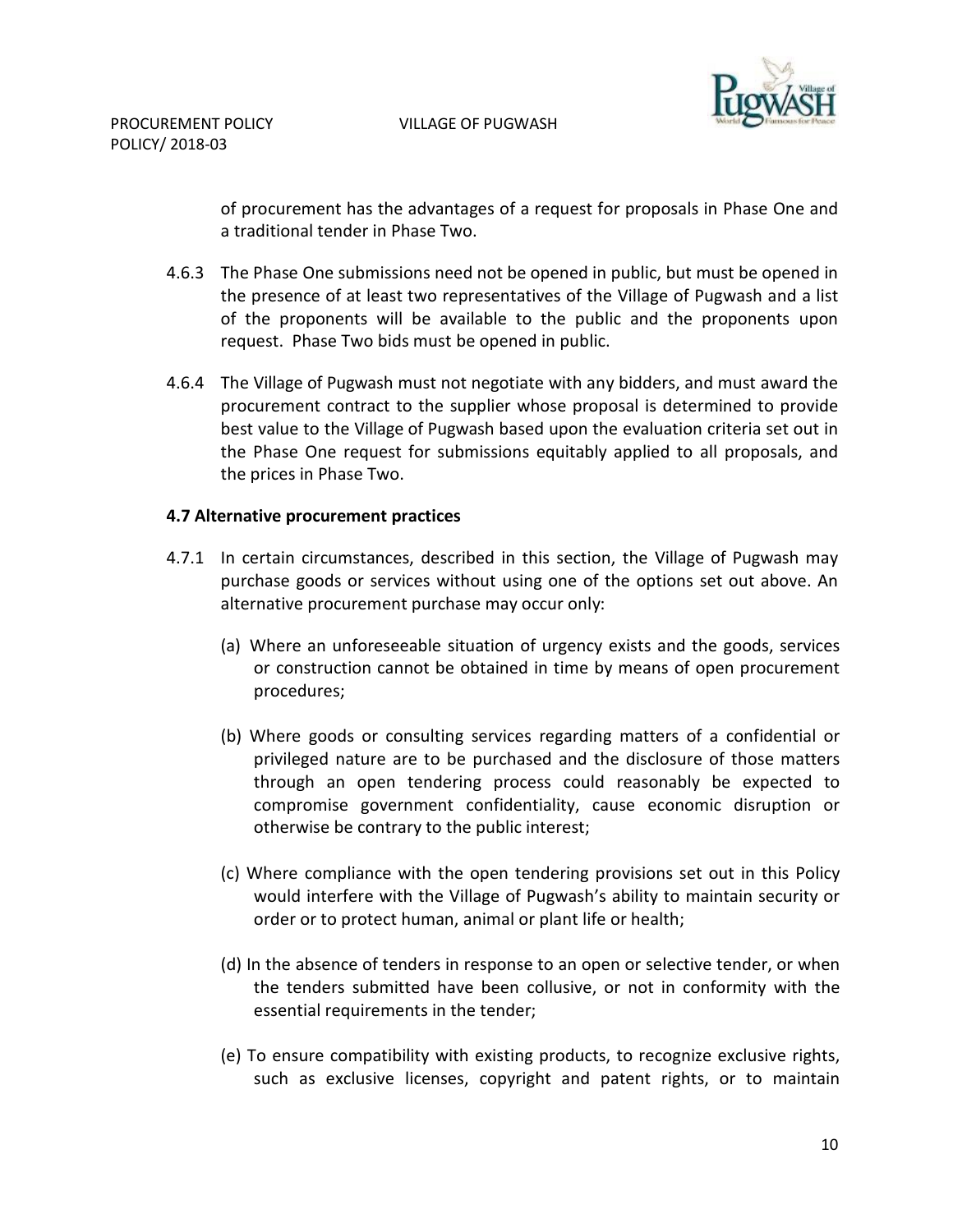

specialized products that must be maintained by the manufacturer or its representative;

- (f) Where there is an absence of competition for technical reasons and the goods or services can be supplied only by a particular supplier and no alternative or substitute exists;
- (g) For the procurement of goods or services the supply of which is controlled by a supplier that is a statutory monopoly;
- (h) For the purchase of goods on a commodity market;
- (i) For work to be performed on or about a leased building or portions thereof that may be performed only by the lessor;
- (j) For work to be performed on property by a contractor according to provisions of a warranty or guarantee held in respect of the property or the original work;
- (k) For the procurement of a prototype or a first good or service to be developed in the course of and for a particular contract for research, experiment, study or original development, but not for any subsequent purchases;
- (l) For the purchase of goods under exceptionally advantageous circumstances such as bankruptcy or receivership, but not for routine purchases;
- (m) For the procurement of original works of art;
- (n) For the procurement of subscriptions to newspapers, magazines or other periodicals;
- (o) For the procurement of real property;
- (p) For the procurement of goods intended for resale to the public;
- (q) For procurement from philanthropic institutions, prison labour, persons with disabilities, sheltered workshop programs or employment equity programs;
- (r) For procurement from a public body or a non-profit organization; or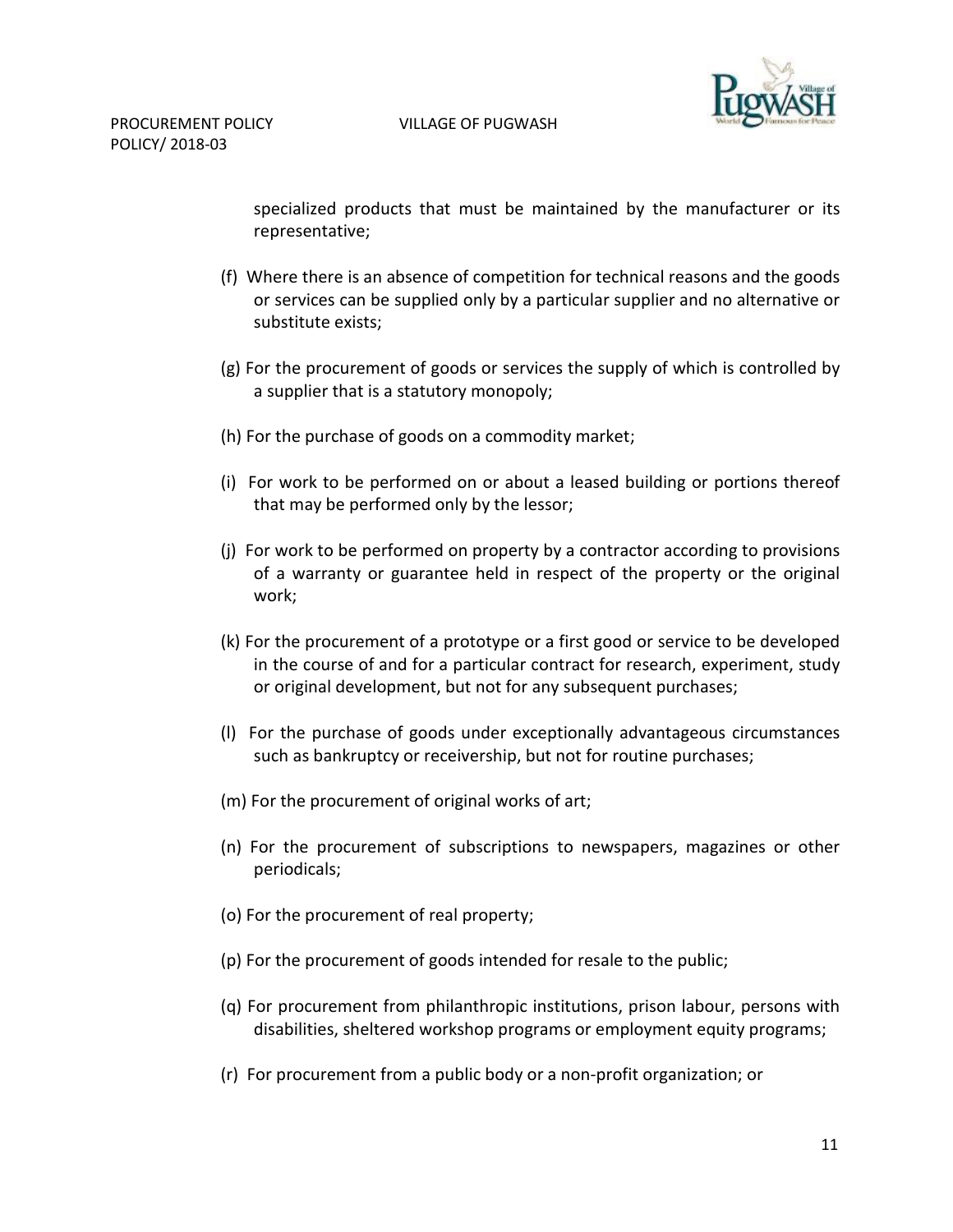PROCUREMENT POLICY VILLAGE OF PUGWASH



POLICY/ 2018-03

- (s) For the procurement of services of expert witnesses, specifically in anticipation of litigation or for the purpose of conducting litigation.
- 4.7.2 When an alternative procurement purchase occurs, the reason for doing so must be documented.

# <span id="page-11-0"></span>**5. Requirements for Public Tenders**

- 5.1 The following requirements apply to all public tenders, whether traditional tenders, requests for proposals, or two-phase bids:
- 5.1.1 The Village of Pugwash must provide reasonable notice and opportunity to respond to public tenders, and must post or place notices of public tenders as follows:
	- (a) on the public website maintained and operated by the government of Nova Scotia;
	- (b) on the Village of Pugwash's website;
	- (c) in the Pictou Advocate;
	- (d) in the Halifax Chronicle-Herald, upon the direction of the CLERK TREASURER, when the CLERK TREASURER determines that the cost and nature of the procurement warrants the expense of doing so;
	- (e) in other media, as directed by the CLERK TREASURER, when the CLERK TREASURER determines that the cost and nature of the procurement warrants the expense of doing so.
- 5.1.2 Every public tender must include or have attached the terms and conditions that govern the tender.
- 5.1.3 The terms and conditions of every notice of public tender must be consistent with:
	- (a) the standard instructions that support public tenders issued by the four Atlantic provinces for goods and services, known as the Atlantic Standard Terms and Conditions (a copy of which is attached as Schedule "A" to this Policy), for the procurement of goods and services;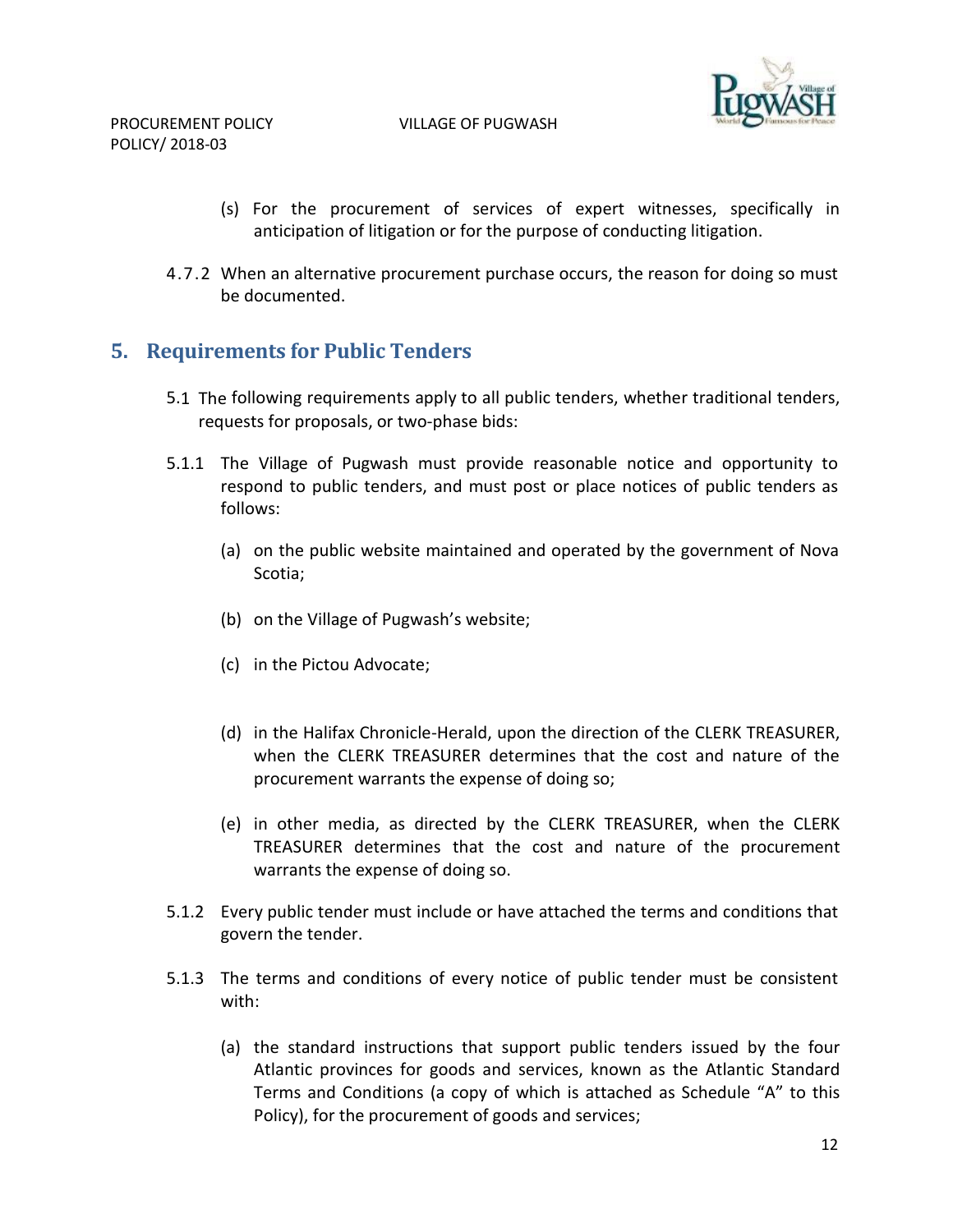

- (b) the standard instructions that support construction tenders issued by the government of Nova Scotia, known as the Construction Contract Guidelines (a copy of which is attached as Schedule "B" to this Policy), for the procurement of construction.
- 5.1.4 Public tenders should normally include specifications or terms as follows:
	- (a) expressly or by implication outlining the issues or criteria that will be used for selection of a successful bidder or proponent;
	- (b) a privilege clause stating that the lowest or any bid or proposal will not necessarily be accepted;
	- (c) the location for delivery of bids or proposals;
	- (d) the means of delivery of bids or proposals, e.g., whether faxes or e-mails are acceptable in addition to "hard copy" submissions;
	- (e) the time and date of closing;
	- (f) a warning that tender documents and bids will be open to the public, except to the extent otherwise stated in a call for tenders or a request for proposals, in which event there must be included a warning that proposals or bids are subject to the Freedom of Information and Protection of Privacy provisions of the Municipal Government Act;
	- (g) for design or architectural services, a statement that the Village of Pugwash will own the copyright in the design, plans and other intellectual property produced for the Village of Pugwash.
- 5.1.5 Public tenders should also include a form of contract that the successful bidder will be required to enter into with the Village of Pugwash, or should direct that bidders or proponents must provide the form of contract with their bid or proposal.
- 5.1.6 For each public tender that is awarded, the Village of Pugwash must post the name of the successful supplier and the contract amount on the public website maintained and operated by the government of Nova Scotia.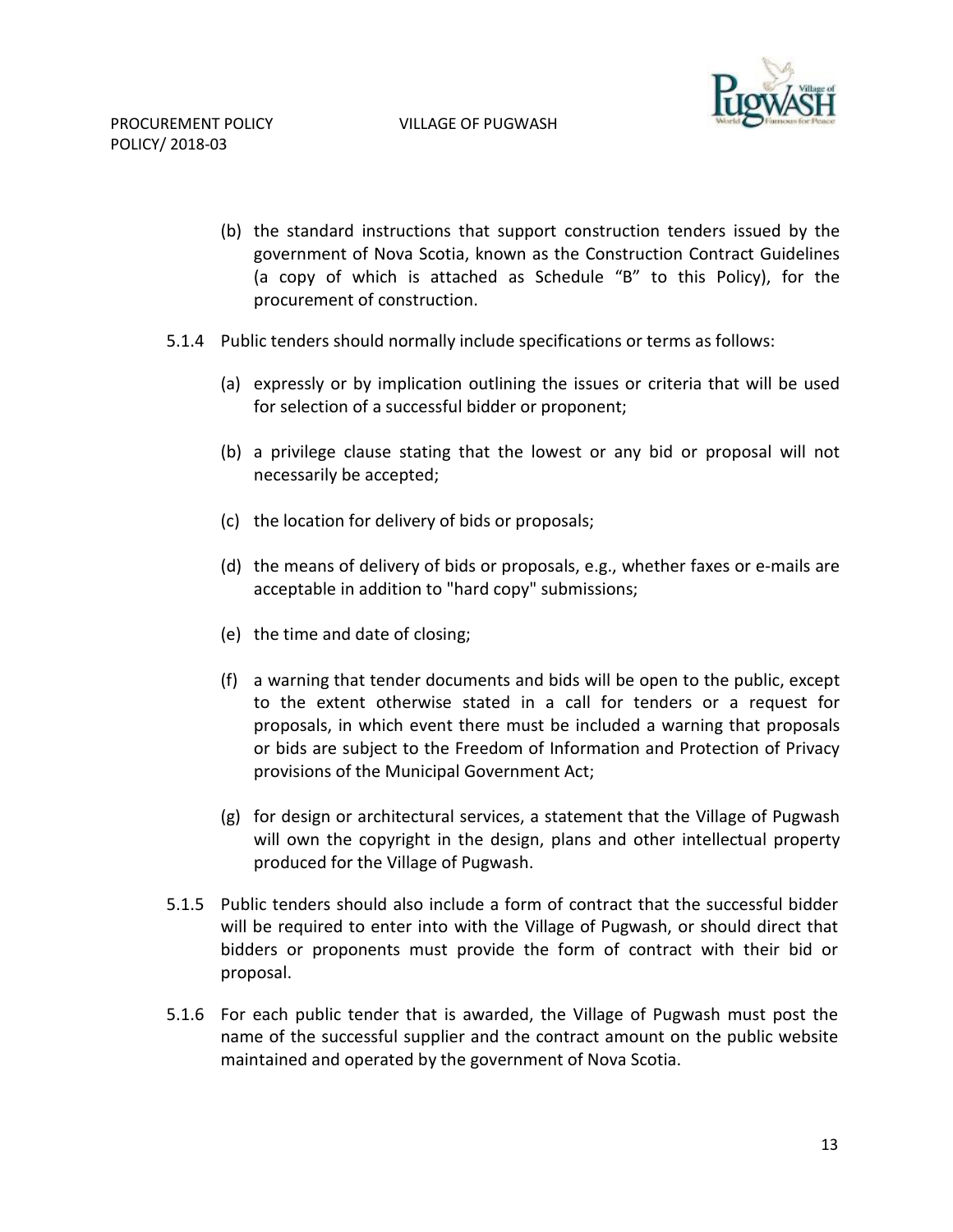

- 5.1.7 The terms and conditions of every public tender must state the criteria that the Village of Pugwash will use in evaluating responses. Those criteria are not limited to purchase price and life cycle cost considerations, but may also include items such as environmental and social considerations, delivery, servicing and the capacity of the supplier.
- 5.2 Upon the request of a supplier who is an unsuccessful bidder in a public tender, the Village of Pugwash must conduct a debriefing with that supplier to provide feedback on the evaluation of the public tender. The debriefing must be conducted as follows:
- 5.2.1 the CLERK TREASURER or the individual(s) who evaluated the public tender must conduct the debriefing;
- 5.2.2 the debriefing must provide reasons for the disqualification of the supplier, or in the case where evaluation scoring was used, provide an overview of the supplier's score in each category and reasons for that score;
- 5.2.3 the debriefing must also provide information to the supplier on how to improve future submissions;
- 5.2.4 the debriefing must not disclose any information regarding other bidders or their submissions.

# <span id="page-13-0"></span>**6. Local Preference and Sustainability Considerations**

Local preference:

- 6.1 The Clerk Treasurer or the Commission (whoever has the authority to award the contract under this Policy) must give preference to purchasing goods and services from local businesses in accordance with the following:
- 6.1.1 In evaluating which goods or services offer best value to the Village of Pugwash, the Village of Pugwash must apply a preference of 5% to the price offered by a local business as compared with non-local businesses, such that the price offered by the local business is adjusted lower by 5% the purposes of evaluating which goods or services offer best value.
- 6.1.2 All requests for quotations and notices of public tender must state that local preference applies to the procurement.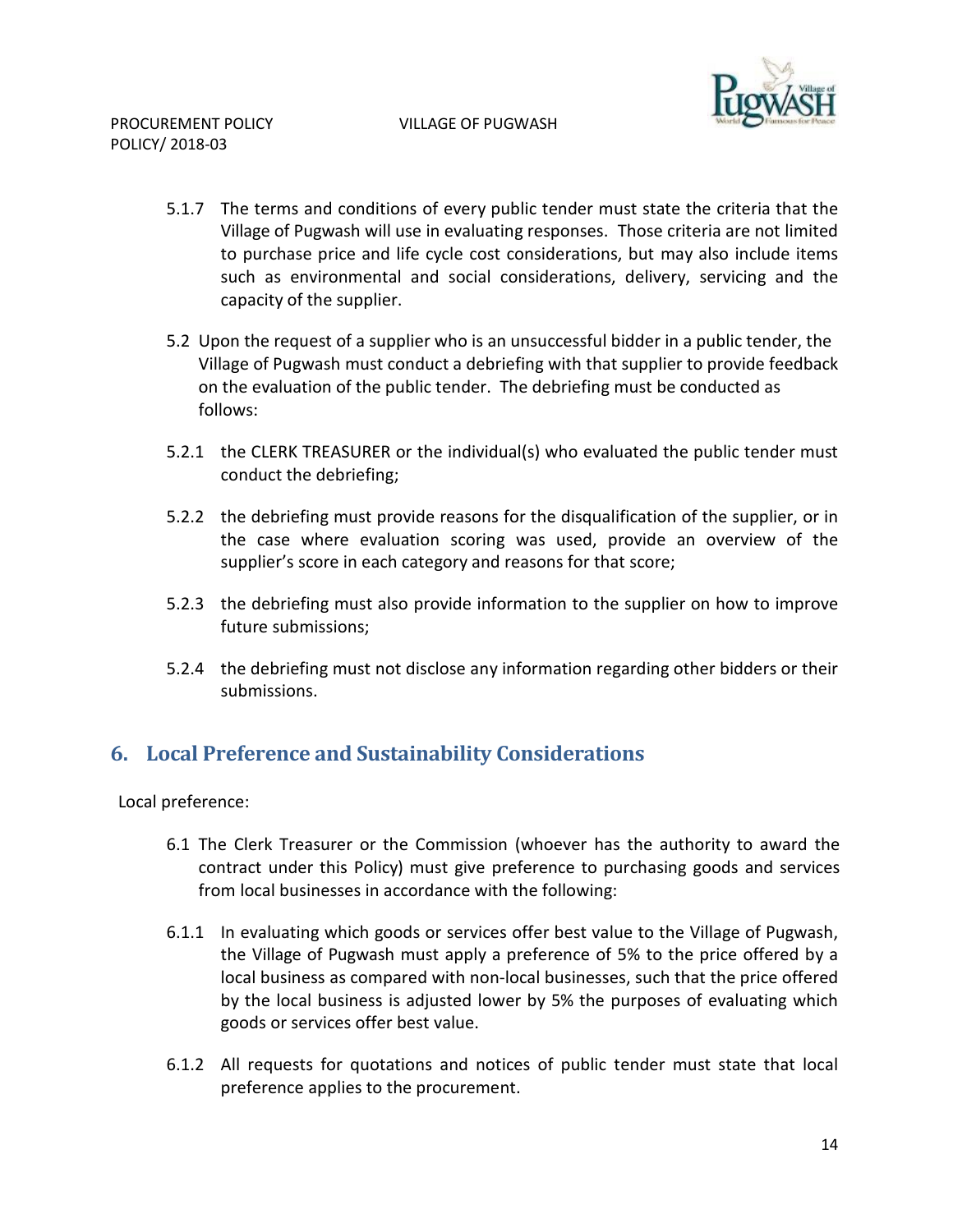

- 6.1.3 In accordance with the Atlantic Procurement Agreement, the local preference described above does not apply to the following procurements:
	- (a) goods that have a value of \$10,000 or greater;
	- (b) services that have a value of \$50,000 or greater;
	- (c) construction that has a value of \$100,000 or greater.

Sustainability considerations:

- 6.2 Pursuant to the *Public Procurement Act*, in evaluating which goods or services offer best value to the Village of Pugwash, the Village of Pugwash may consider sustainability criteria, meaning environmental considerations, social considerations and economic considerations.
- 6.3 All requests for quotations and notices of public tender must list the sustainability criteria that apply to the procurement.

## <span id="page-14-0"></span>**7. General**

- **7.1 Conflicts of interest**: If a staff member otherwise authorized to award a contract has a conflict of interest (that is, he or she stands to gain or lose financially from a contract award), the award must be made by the person to whom the conflicted staff member normally reports and the conflicted staff member must not participate in the procurement process related to the contract in any manner. Where the Commission is awarding a contract, *the Municipal Conflict of Interest Act*  applies.
- **7.2 Duration of contracts**: Contracts for goods and services that are required to be procured by public tender under this Policy, including price agreements, must be retendered at least once every five years but may be re-tendered more frequently at the direction of the Commission.
- **7.3 Lease arrangements**: Lease arrangements are subject to the provisions of this Policy, save and except that The Commission's authority must be obtained for any leases required by the *Municipal Government Act* to be authorized by the Commission.